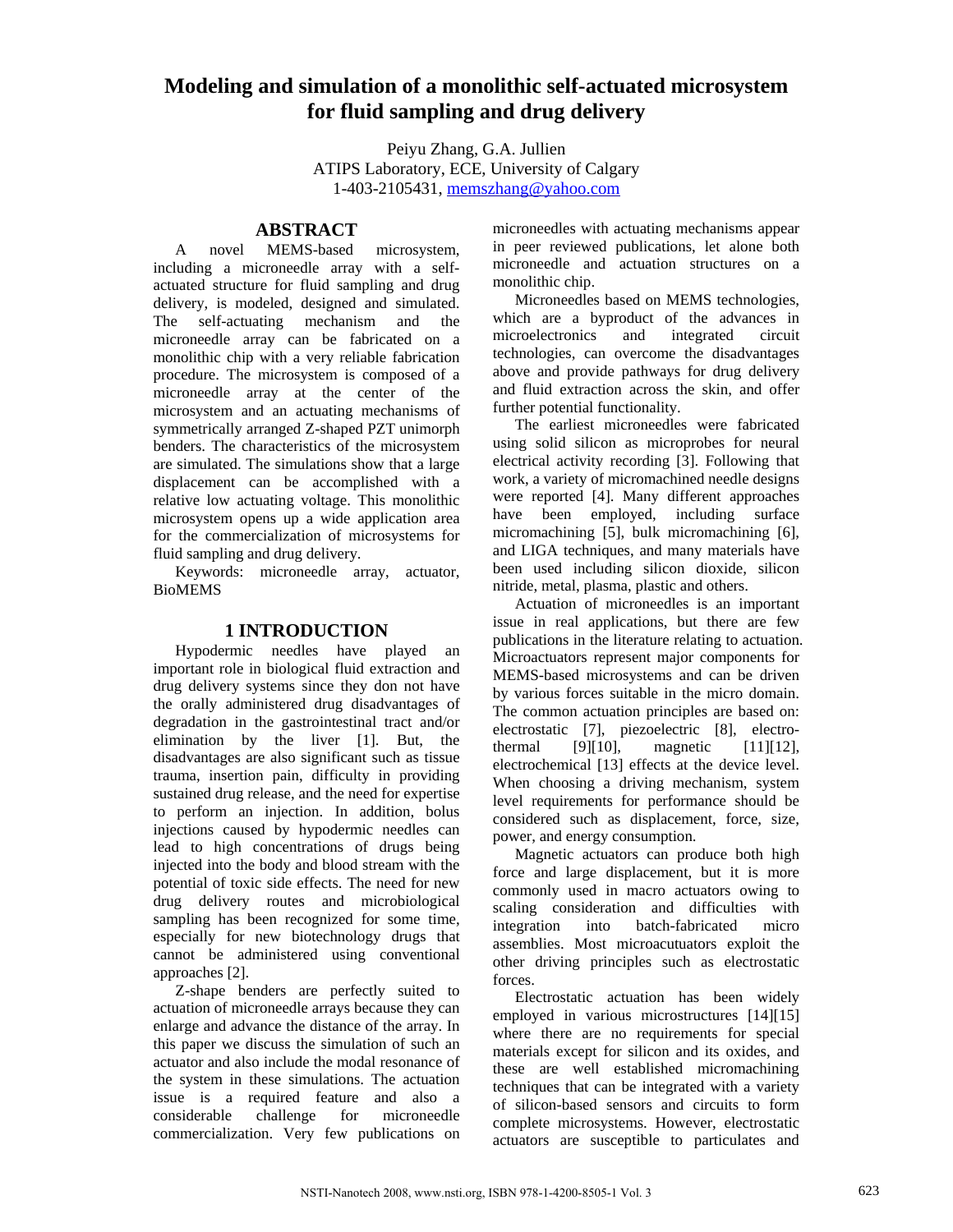moisture, requiring high voltages, and very narrow gaps for large forces.

Polysilicon electrothermal microactuators have also shown considerable promise in MEMS applications because of their large displacement and force output capabilities combined with their ability to be driven at CMOS compatible voltages and currents. However, electrothermal actuators consume considerably more power than comparable electrostatic or piezoelectric actuation strategies.

Electrochemical actuation, which is based on the electrolysis of an aqueous electrolyte solution, is a relatively new principle. The reversible chemical reactions lead to gas evolution and gas pressure can be used to change the deflection of a membrane. Integration and package represent the major challenges for this method.

Piezoelectric actuation is another option for microactuators. The conversion of electrical energy into mechanical motion by piezoelectric thin films is a promising technique for microactuation applications. The multimorph piezoelectric actuator has several advantages including low energy losses, fast response, high induced forces, and easy geometrical adaptation in comparison with the electrostatic, electromagnetic, and electrothermic conversion mechanisms, respectively.

Silicon is an attractive choice for microactuators due to well established micromachining techniques available and the ability to be integrated with the variety of silicon-based sensors and circuits to form complete microsystems. Since silicon lacks magnetic, piezoelectric and other such properties, that are often exploited in mechanical actuators, electrostatic and electrothermal actuation are the primary options available.

In this paper, a microneedle array with a selfactuating structure on a monolithic chip is presented. The proposed microneedle array is fabricated by employing a bi-mask technique to facilitate very sharp tips with keen edges, a cylindrical body and side ports. The microneedle array uses a piezoelectric mechanism for actuation, and we present simulation results for the microneedle array.

### **2 DESIGN AND MODELING**

The needle structure mainly defines the needle's properties. Due to the small dimensions of the microneedles, the fluid flow is quite small; thus, the high needle density of a microneedle array is needed. An out of plane microneedle array design can yield high needle density to to provide high fluid flow rate. In addition, the properties of the fabrication material should be also taken into account. Briefly: silicon dioxide is fragile; the strength of metal is good, but thin films of metal formed by sputtering or depositing are soft. The mechanics of microneedle insertion are also critically important for practical applications. Sharper needle tips can be expected to require less force for insertion, but the reduced penetration force comes at the expense of reduced strength near the tip. Only microneedles with the correct geometry and physical properties are able to penetrate skin without breaking or bending during insertion.

The geometries of the needle tip have a great effect on the forces required for insertion and fracture. Insertion force can be shown to be independent of wall thickness; thin-walled hollow needles and solid needles with the same outer tip radii require the similar insertion force [16]. Fracture force increases strongly with increasing wall thickness and increases weakly with increasing wall angle, but is independent of tip radius [16]. Therefore needles with small tip radius and large wall thickness are considered the best choice. Also, the blockage (clogging) problem upon insertion must be taken into consideration when designing microneedle structures.

We present a new monolithic self-actuated MEMS-based microneedle array. The basic structure of the microsystem is shown in Fig. 1



Figure 1 Structure of the microsystem

In order to realize a reliable side port design, and to be able to place the tip on the top of a cylindrical needle base, rather than directly on the wafer surface, the fabrication process employs a bi-mask technique [17][18].

#### **3 FBRICATION**

The process flow is shown in Fig. 2.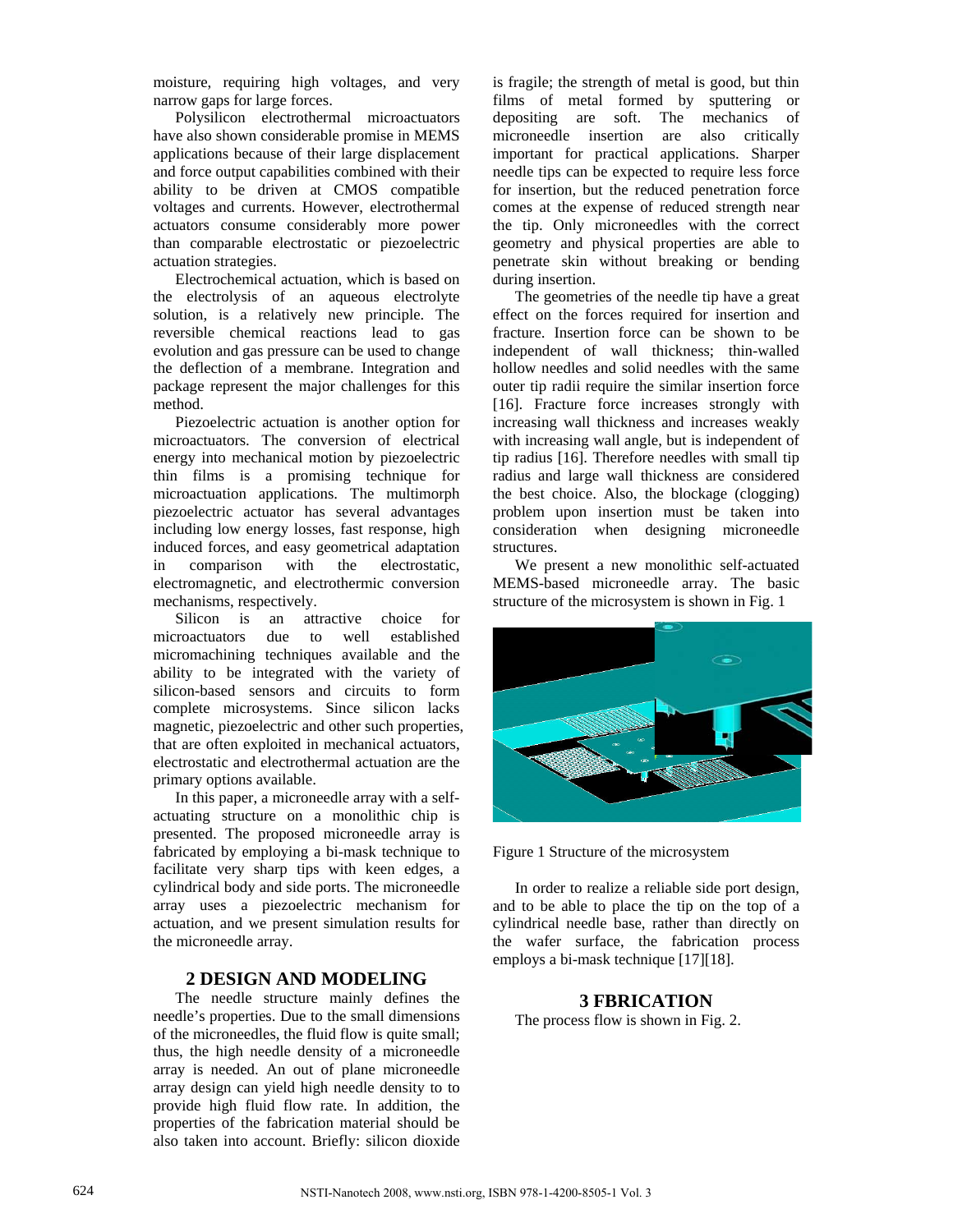

In this work, a SOI silicon wafer is used. The PZT film is prepared by sol-gel method and the metal films are deposited as electrodes (Fig. 2a). After the PZT benders and electrodes are formed by etching, a thin film of SiO2 is patterned and the SOI wafer is etched to form the silicon benders (Fig. 2b). Following that, a thin film of SiO2 is deposited and etched as the mask to form the microneedle channels (Fig. 2c). The channels are anisotropically etched by anisotropic ICP, as shown in Fig. 2d. The next step is patterning the bi-mask (Fig. 2e), which is aligned to the center of the hole on the front side of the wafer. An anisotropic ICP step follows, forming the body of the needle (Fig. 2f). Then, the wafer is given another thermal growth of oxide (Fig. 2g), which forms a thin film of SiO2 on the surface of both needle bodies and channels and is used to protect both the needle bodies and channels for the subsequent steps, thereby ensuring the needle thickness. After the upper mask from the bi-mask is removed, the wafer is isotropically etched using ICP. Following that, a second anisotropic ICP is carried out. During this step, the side ports are formed (Fig. 2h). In order to guarantee a sharp needle tip, a third isotropic ICP is employed (Fig. 2i). Finally, the SiO2 is etched (Fig. 2j), and the processing is complete. Fig. 3 shows an SEM micrograph of one of the fabricated microneedle arrays.



Figure 3 microneedle array

#### **4 SIMULATION AND DISCUSSION**

A series of FEM simulations were performed in order to characterize the microsystem in order to prove the adequacy of the actuating mechanisms and the efficiency of the system during actuation. The needle array plate can be actuated up to 700 m and more. Von Mises stress distribution and deformation of microsystem with five-levels are shown in fig.4.





Fig 4 Von mises stress distribution and deformation of microsystem with five-level